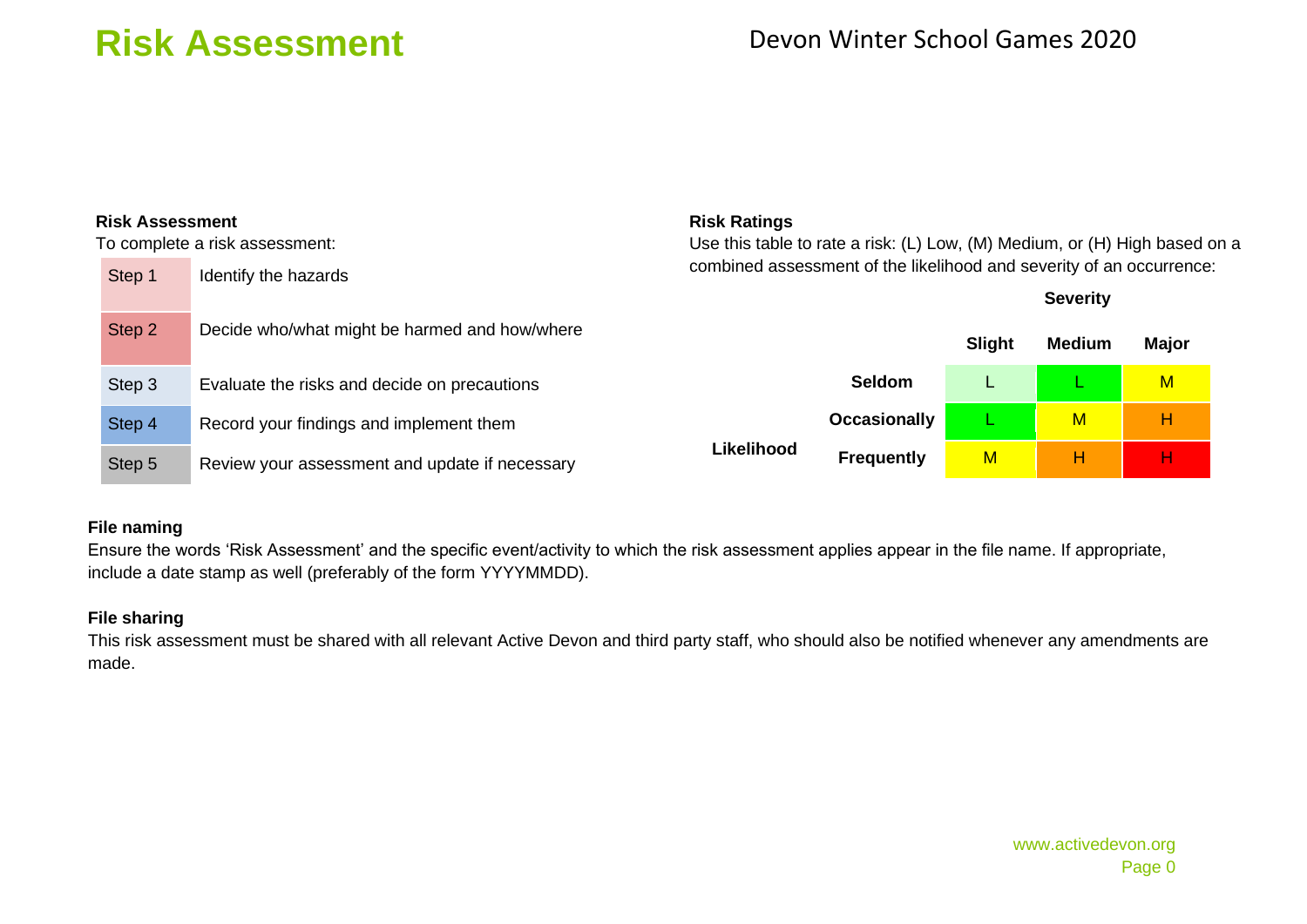| <b>RISK ASSESSMENT</b>                                                                                                     |                                                                                                                               |                                |                                                                                                               |                                                                                                                                                                                                                                                      |                                             |                                                                                                                                                                 | <b>Active Devon</b> |                                         |
|----------------------------------------------------------------------------------------------------------------------------|-------------------------------------------------------------------------------------------------------------------------------|--------------------------------|---------------------------------------------------------------------------------------------------------------|------------------------------------------------------------------------------------------------------------------------------------------------------------------------------------------------------------------------------------------------------|---------------------------------------------|-----------------------------------------------------------------------------------------------------------------------------------------------------------------|---------------------|-----------------------------------------|
| Torbay Leisure Centre, Astro turf pitches and outdoor pitches and Paignton<br>Location:<br><b>Community Sports Academy</b> |                                                                                                                               |                                | <b>SAFETY ACTION PLAN</b>                                                                                     |                                                                                                                                                                                                                                                      |                                             |                                                                                                                                                                 |                     |                                         |
| This is an:                                                                                                                | Initial<br>Assessment                                                                                                         | <b>Assessors</b><br>$\cdot$    | L Alford                                                                                                      |                                                                                                                                                                                                                                                      |                                             | 4. How will you put the assessment into action?<br>Remember to prioritise. Deal with those hazards<br>that are high-risk and have serious consequences<br>first |                     |                                         |
| 1. What are the<br>hazards?                                                                                                | 2. Who might be harmed & how?                                                                                                 | <b>Risk</b><br>Rating<br>H/M/L | 3a. What are you already<br>doing?<br>(i.e. pre-event/ session<br>controls)                                   | 3b. What further action is required?<br>(event day/session controls)                                                                                                                                                                                 | Resultant<br><b>Risk</b><br>Rating<br>H/M/L | <b>Action by Who</b>                                                                                                                                            |                     | <b>Action by when</b><br>Date completed |
| Spot hazards, e.g. by<br>inspecting the venue<br>and course, checking<br>post-race debriefs etc                            | Identify competitors, spectators,<br>other road users, volunteers,<br>officials, contractors. State how<br>harm can be caused |                                | List what is already in place to<br>reduce the likelihood of harm or<br>make any harm less serious            | You need to make sure that you have<br>reduced risks 'so far as is reasonably<br>practicable'. An easy way of doing this<br>is to compare what you are already<br>doing with good practice. If there is a<br>difference, list what needs to be done. |                                             |                                                                                                                                                                 |                     |                                         |
| Manual Handling<br>sports equipment &<br>Heavy Objects                                                                     | Event Staff, Volunteers,<br>Participants, performers<br>Risk injuries or back pain from<br>handling heavy/bulky objects       | L                              | Ensure Staff are all manual<br>handling trained for correct<br>lifting technique                              | <b>Ensure Staff carry out correct lifting</b><br>technique and work together lifting<br>equipment                                                                                                                                                    |                                             |                                                                                                                                                                 |                     |                                         |
| Slips, Trips, Falls due to<br>Inclement Weather for<br>outside court activities                                            | Event Staff, Volunteers,<br>Participants, Spectators                                                                          | L                              | Implement the Adverse<br>Weather Procedure and make<br>an early decision on the use of<br>the outdoor courts. | Remain flexible to move or cancel<br>activities that would have been on<br>the outside courts                                                                                                                                                        |                                             |                                                                                                                                                                 |                     |                                         |
| <b>PA System</b><br>Speakers and Stands                                                                                    | Event Staff, volunteers, school<br>staff, participants, performers<br>Trip Hazard                                             | L                              | Warn people of the hazards<br>and keep them a distance<br>away from equipment                                 | Add Barriers around PA speakers and<br>stands                                                                                                                                                                                                        |                                             |                                                                                                                                                                 |                     |                                         |
| <b>Excess Noise from PA</b><br>System / Music                                                                              | Event Staff, volunteers, school staff<br>participants, performers                                                             | L                              | Keep volume levels to an<br>acceptable level.                                                                 |                                                                                                                                                                                                                                                      |                                             |                                                                                                                                                                 |                     |                                         |
| <b>Electric Cables from PA</b><br>System                                                                                   | Event Staff, volunteers, school<br>staff, participants, performers<br>Trip hazard                                             | L                              | Restrict access to this area to a<br>minimum.                                                                 | Use Cable covers and Gym Mats<br>where necessary                                                                                                                                                                                                     |                                             |                                                                                                                                                                 |                     |                                         |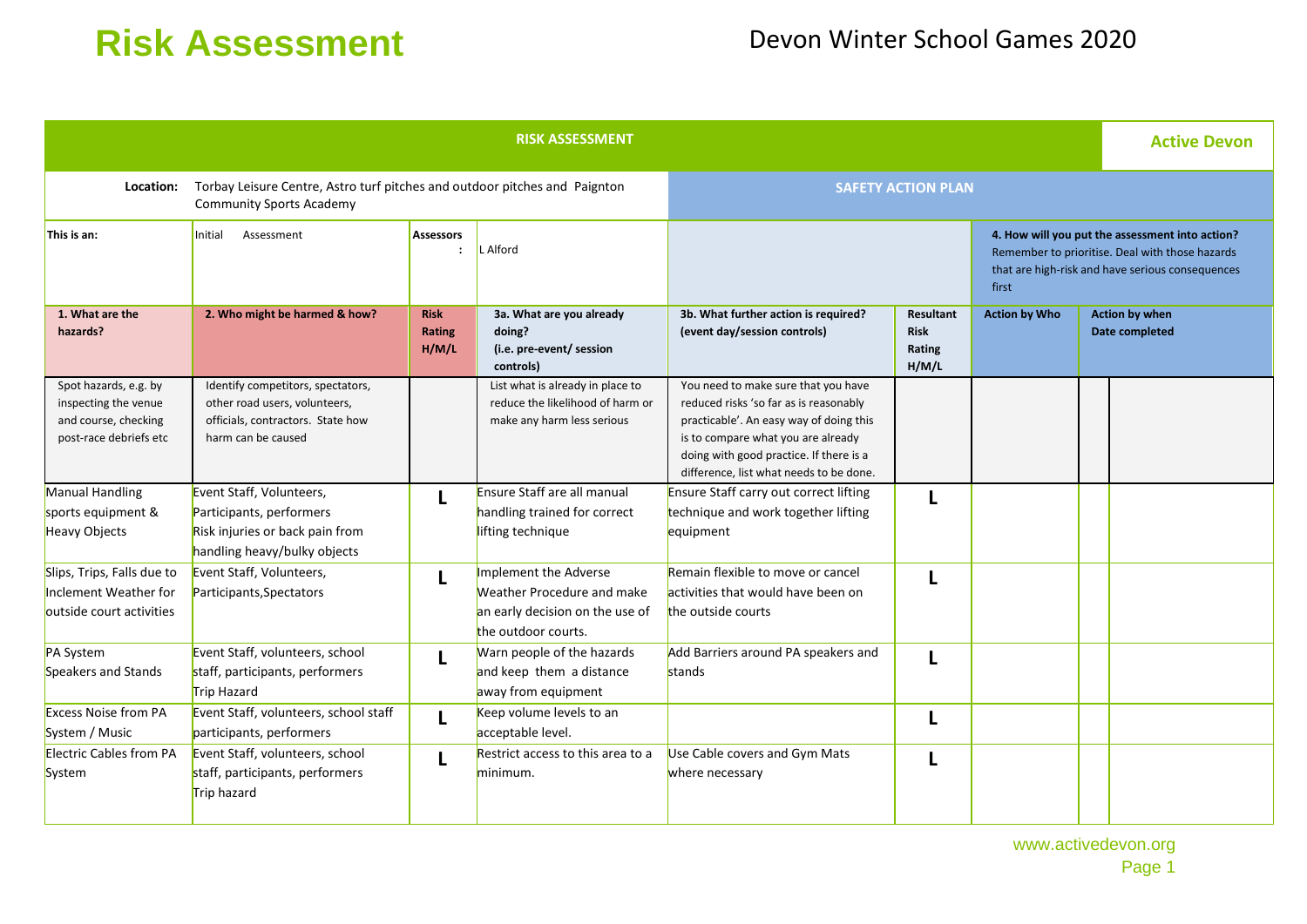| Injuries                                                                                                  | Event Staff, Volunteers, school<br>staff, participants, performers.<br>Slips, trips, falls, hit with<br>equipment |   | Active Devon Staff trained First<br>Aiders.<br>Employ Qualified First Aid Staff<br>for the event<br>Check all areas prior event<br>starting and remove or limit<br>potential hazards.     | Locate AED and medical room<br>Make everyone aware of first aid<br>staff on site.<br>All sports and activities will have<br>their own risk assessment in place.<br>Venue risk assessment have been<br>carried out by venue staff. |   |  |  |
|-----------------------------------------------------------------------------------------------------------|-------------------------------------------------------------------------------------------------------------------|---|-------------------------------------------------------------------------------------------------------------------------------------------------------------------------------------------|-----------------------------------------------------------------------------------------------------------------------------------------------------------------------------------------------------------------------------------|---|--|--|
| Moving Vehicles -<br>Parking and Drop Off<br>area                                                         | Event Staff, Volunteers, school<br>staff, participants, performers.                                               | M | Produced an event plan to<br>raise School Staff awareness<br>of parking arrangements and<br>drop off area around the<br>venue.<br>All participants will be<br>supervised by school staff. | Event staff will be situated in the car<br>park to assist where necessary.                                                                                                                                                        | L |  |  |
| Fire                                                                                                      | Event Staff, Volunteers, school<br>staff, participants, performers<br>Smoke Inhalation, Burns, Heat<br>Exhaustion |   | Adhere to venue fire<br>Evacuation policy. Identify &<br>inform everyone at the event<br>of Fire Assembly points and<br>how to raise the alarm.                                           | Raise awareness of Fire Evacuation<br>assembly point at opening<br>ceremony.                                                                                                                                                      |   |  |  |
| <b>Missing Child</b>                                                                                      | Participants, volunteers, spectators                                                                              |   | Event plan, welfare plan and<br>safeguarding policy is in place.<br>Missing Child procedure in<br>place.                                                                                  | Ensure participants are supervised by<br>School staff<br>Active Devon Staff and event staff to<br>remain vigilant at all times especially<br>for loan children                                                                    | L |  |  |
| Members of the Public<br>at venue or using the<br>indoor and outdoor<br>area at Torbay Leisure<br>Centre. | Event Staff, volunteers, school<br>staff, participants, spectators                                                |   | Make teachers and<br>participants aware the facility<br>is still open to the public and<br>to report any unusual or<br>alarming behaviour.                                                | Remind all staff and participants this<br>is a public area and to remain vigilant<br>and be courteous to all users.                                                                                                               | L |  |  |
| Sport & Activity<br>Equipment and Specific<br>risks                                                       | Event Staff, volunteers, school<br>staff, participants, spectators                                                | L | All sport and activity leads will<br>provide a Sport or Activity<br>specific risk assessment to the<br>event organiser                                                                    | Sport & Activity leads can amend<br>their risk assessment on arrival at the<br>venue.                                                                                                                                             | L |  |  |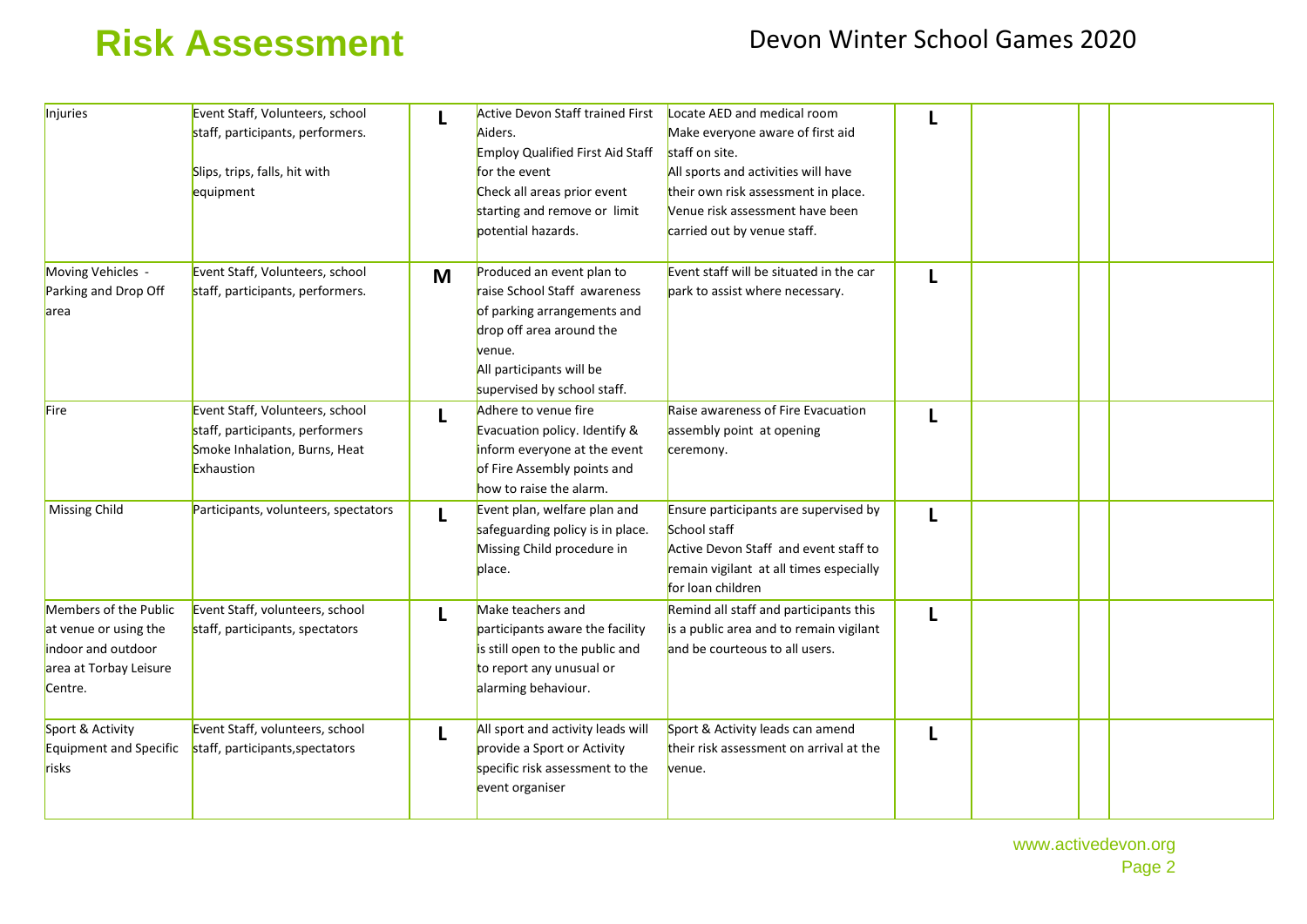| Weather                | Event Staff, volunteers, school | L | We have an adverse weather       | Monitor the weather forecast and      |   |  |  |
|------------------------|---------------------------------|---|----------------------------------|---------------------------------------|---|--|--|
| High Wind              | staff, participants, spectators |   | policy and procedure in place.   | act according during the event.       |   |  |  |
| Rain                   |                                 |   | The weather forecast will be     |                                       |   |  |  |
| Hail                   |                                 |   | monitored prior to and during    |                                       |   |  |  |
| Snow                   |                                 |   | the event. If any elements or    |                                       |   |  |  |
| Cold - hypothermia     |                                 |   | the whole event needs to be      |                                       |   |  |  |
|                        |                                 |   | cancelled this will be done so   |                                       |   |  |  |
|                        |                                 |   | 24 hours prior to the start.     |                                       |   |  |  |
| Sun - heat exhaustion  | Event Staff, volunteers, school | L | Monitor the weather forecast     | Monitor the weather forecast and      |   |  |  |
|                        | staff, participants, spectators |   | and advise schools to bring sun  | act according during the event.       |   |  |  |
|                        |                                 |   | cream, hats and plenty of fluid  | Ensure there is water, sun cream and  |   |  |  |
|                        |                                 |   | First Aid staff will be on site. | shelter available on site.            |   |  |  |
| Gazebo - Tents or      | Event Staff, volunteers, school | L | Monitor the weather forecast     | Monitor the weather forecast for      | L |  |  |
| equipment at risk -    | staff, participants, spectators |   | for high wind warnings.          | high wind warnings and act on         |   |  |  |
| High winds             |                                 |   |                                  | removing all gazebos, tents and       |   |  |  |
|                        |                                 |   |                                  | equipment in danger of causing        |   |  |  |
|                        |                                 |   |                                  | harm.                                 |   |  |  |
| Swans on Lake $-$      | Event Staff, volunteers, school |   | Staff will walk the cross        | Monitor the situation on the day      |   |  |  |
| Cross Country course   | staff, participants, spectators | L | country course to check prior    | and re-route course if necessary.     | L |  |  |
|                        |                                 |   | to races starting.               |                                       |   |  |  |
| Members of the public, | Event Staff, volunteers, school |   | Event staff to raise public      | Ask everyone using the area to check  |   |  |  |
| Dog walker using the   | staff, participants, spectators | L | awareness of the event and       | the area before use. Keep a supply of | L |  |  |
| grass pitches and      |                                 |   | ask if they would be willing to  | rubbish bags and dog poo bags and     |   |  |  |
| surrounding area       |                                 |   | use a different area of the      | wet wipes at registration.            |   |  |  |
| Dog Poo. Dog bite      |                                 |   | pitches.                         | First aid staff will be available on  |   |  |  |
|                        |                                 |   | Event staff to check over area   | site.                                 |   |  |  |
| Uncontrollable dogs    |                                 |   | prior to event starting          |                                       |   |  |  |
| and people             |                                 |   | Everyone to remain vigilant      |                                       |   |  |  |
| Any Litter and sharp   |                                 |   | always.                          |                                       |   |  |  |
| objects                |                                 |   |                                  |                                       |   |  |  |
|                        |                                 |   |                                  |                                       |   |  |  |
|                        |                                 |   |                                  |                                       |   |  |  |
|                        |                                 |   |                                  |                                       |   |  |  |
|                        |                                 |   |                                  |                                       |   |  |  |